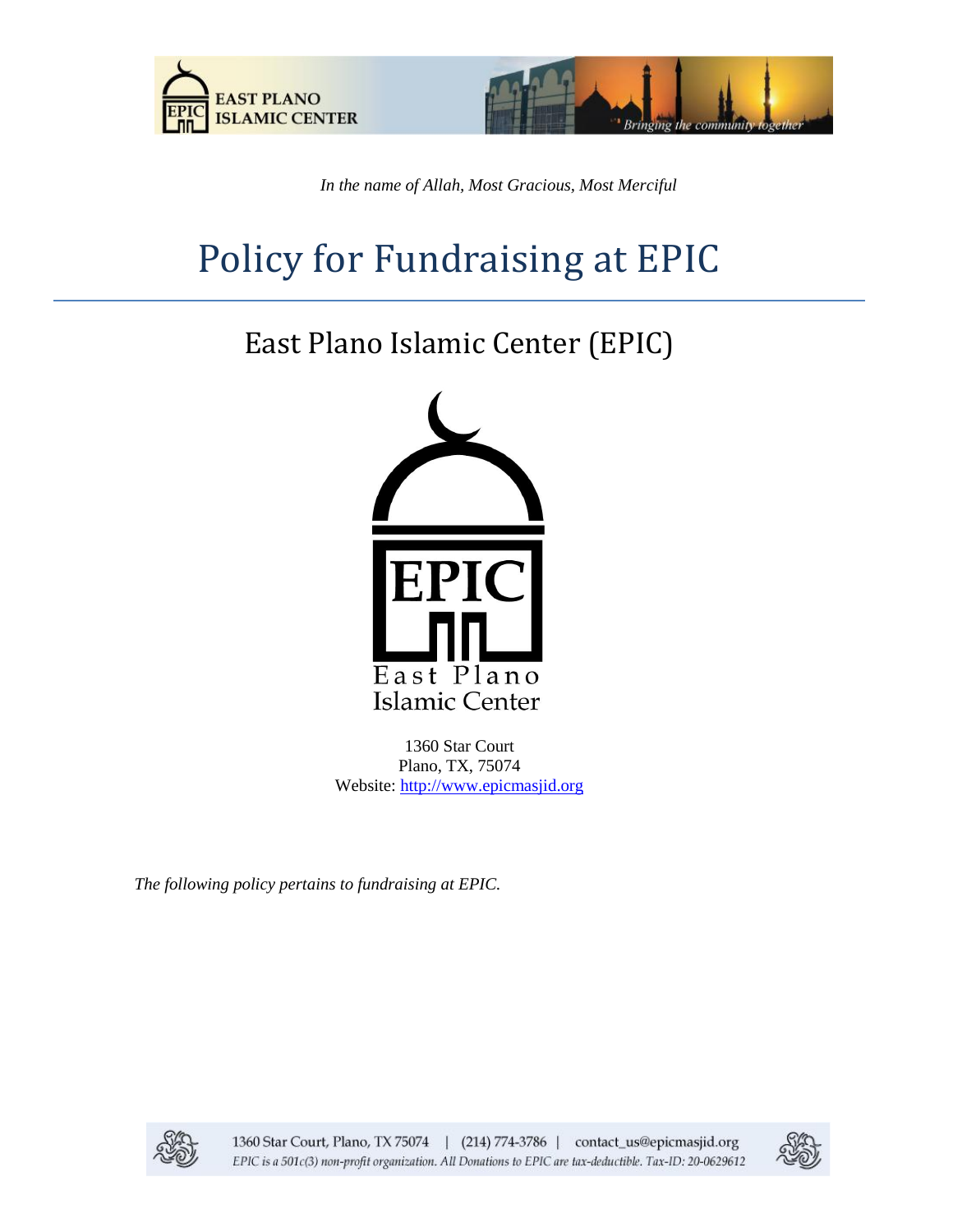



*In the name of Allah, Most Gracious, Most Merciful*

# **Scope**

This policy supersedes all the policies previously issued. It applies to all organizations and entities that request fund raising opportunities at the East Plano Islamic Center (EPIC) facility.

# **Purpose**

The purpose of this policy is to provide guidelines and procedures to be followed by the requesting organization as well as the EPIC Board of Directors (BoD) to better manage fundraisers and provide equal and fair opportunities for organizations to raise funds on EPIC premises.

# **Disclaimer**

The information contained in this policy may not be applicable in all circumstances and is subject to change without notice. By agreeing to this policy, the requestor agrees that EPIC has no liability (to the extent permitted by applicable law) for any general, consequential, incidental, special or punitive damages that might result. This policy is not a contract in any form, although adherence to these standards is a condition of engagement. Organizations requesting fundraisers are on an "at-will" basis, which means that either the requesting organization or EPIC can cancel the request at any time and for any or no reason, with or without notice, and with or without cause.

# **Policies and Guidelines**

All fundraisers conducted on EPIC premises must go through the appropriate policies and guidelines as follows.

#### **Policies and Guidelines for the Requesting Organization**

- 1) All fund raising requests and schedules must be approved by the EPIC BoD.
- 2) EPIC has a first come first serve policy for fundraising requests. Fundraising requests not executed by end of December of a calendar year expire, and hence new fund raising request should be submitted.
- 3) To obtain permission for fundraising, all organizations must submit an online/written fundraising request application form to the EPIC Board of Directors (BoD). No fundraising would be accepted or approved through any different means except the application request form. The forms can be accessed on EPIC's website as follows:

**Online:**  <http://www.epicmasjid.net/index.php/forms/fundraising-request> **Hardcopy:** [http://www.epicmasjid.net/images/policies/forms/EPIC\\_Fundraising\\_Request\\_Form\\_Ver\\_1.0.pdf](http://www.epicmasjid.net/images/policies/forms/EPIC_Fundraising_Request_Form_Ver_1.0.pdf)

The hardcopy form can be filled out and submitted as an E-Mail attachment, hand-delivered or mailed to EPIC. The form is also referenced at the end of this policy document. E-Mail can be sent to: [contact\\_us@epicmasjid.org](mailto:contact_us@epicmasjid.org) Mailing Address: 1360 Star Ct, Plano, TX 75074



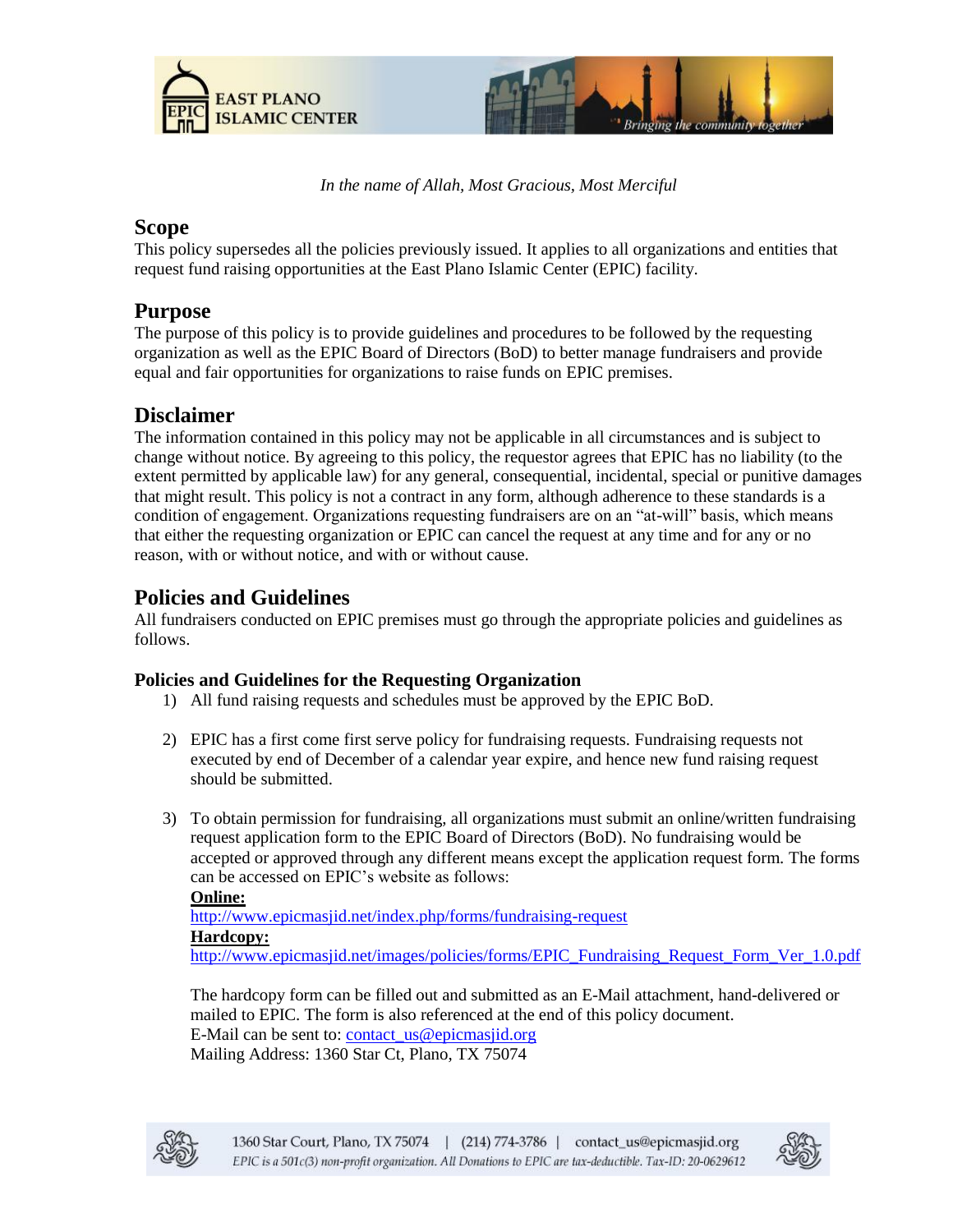



- 4) Application request form should be submitted one month in advance from the actual fund raising event date. Emergency fundraising requests for any reason will be reviewed on a case by case and approved by the EPIC BoD. The request should include:
	- a) Reason for the request
	- b) Proposed Date(s)
	- c) Type of fundraising (Khutbah, Dinner or Ramadan Night)
- 5) The following documents must be submitted along with the fundraising request form.
	- a) One letter of recommendation from a recognized organization must be attached with the fundraising application form
	- b) Incorporation papers of Non-profit status (501-C3)
- 6) EPIC will have a reciprocal policy with other Masajid (Mosques) requesting fundraisers at EPIC.
- 7) The requesting organization will be responsible for arranging a motivational speaker/khateeb and must submit a brief bio of the speaker/khateeb to the EPIC BoD at least 2 weeks prior to the fundraising opportunity at EPIC.
- 8) The Jumuah khateeb should refrain from framing the entire khutbah in the context of the organization's work, rather an appeal can be made during the second part of the khutbah. The time limit for auction style fundraising after Jumuah is 10 minutes only.
- 9) In the month of Ramadan, auction style fundraisers will be allowed on Fridays after Jumuah and on Saturdays after Isha (only for EPIC). In addition, appeals from organizations will be allowed after 4 rakah of Taraweeh prayer and will be limited to 7 minute appeal only.
- 10) Organizers, leaders and representatives of the requesting organization accept responsibility to ensure that:
	- a) That they are not engaged in any activity that violates US or non-profit laws
	- b) That there is proper accounting of money received and expended
	- c) That they are not in conflict with EPIC's vision, mission, and goals as outlined below:
		- i. EPIC is a Non-Profit tax-exempt organization registered with the Internal Revenue Service under revenue code 501-C3
		- ii. EPIC is a multi-ethnic, multi-racial, multi-lingual, non-sectarian, diverse, and open community committed to full and equal participation and involvement of men and women who are members of EPIC and subscribe to accept its rules, regulations, and procedures.
		- iii. EPIC is committed to civic and civil engagement with communities of other faiths and society at large
- 11) EPIC reserves the right to cancel or reschedule any fundraising opportunity at EPIC due to any last minute commitments and/or unpredictable circumstances. In such a scenario, the requesting organization will be notified in advance no later than a week to the actual fund raising date. Please also see the Disclaimer in this policy.



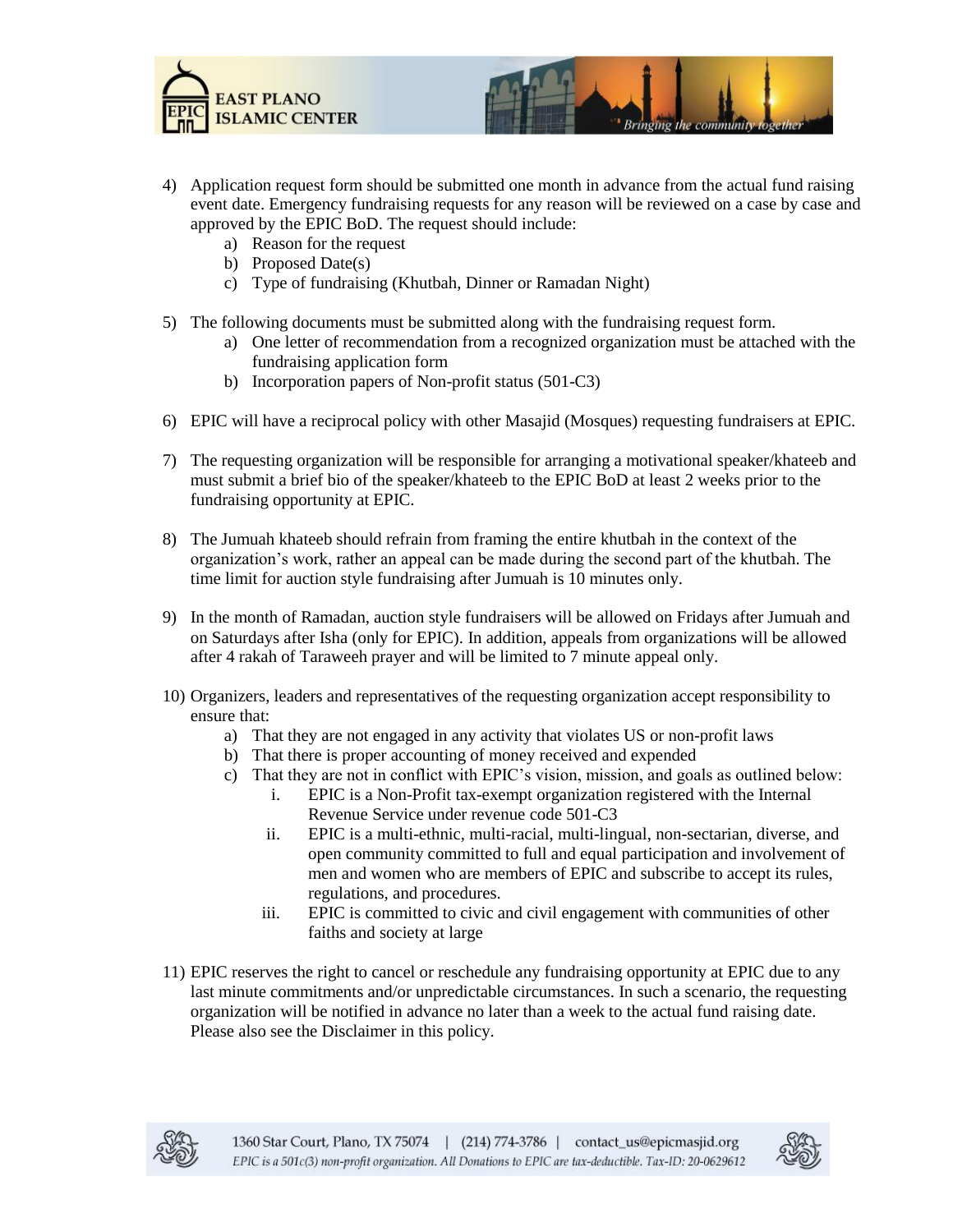



# **Policies and Guidelines for EPIC BoD**

The following policies from the EPIC Constitution (Ref: Article 9 – Finances)

#### **9.7 Fundraising Policies and Guidelines:**

- 9.7.1 EPIC allows two types of fundraisers for other non-profit organizations:
	- a) Auction Style fundraisers
	- b) Appeal Style fundraiser
- 9.7.2 For fundraisers conducted after Jumuah, the fundraising organization shall makeup the average running total collection after the Jummah prayer for EPIC. EPIC also reserves the right to a hosting fee. The amount will be decided by the EPIC BOD on a case-bycase basis.
- 9.7.3 EPIC allows only one (1) fundraising opportunity per calendar year for requesting organizations. Exceptions to this policy can be made during emergencies and for calamities that require immediate relief, rehabilitation, and humanitarian assistance.
- 9.7.4 All fund raising requests and schedules on EPIC premises must be pre-approved by the EPIC BOD. To obtain permission for fundraising, all organizations and individuals must submit an online or written fundraising request to the EPIC BOD.
- 9.7.5 EPIC allows fundraisers for only approved  $501-(c)(3)$  non-profit organizations.